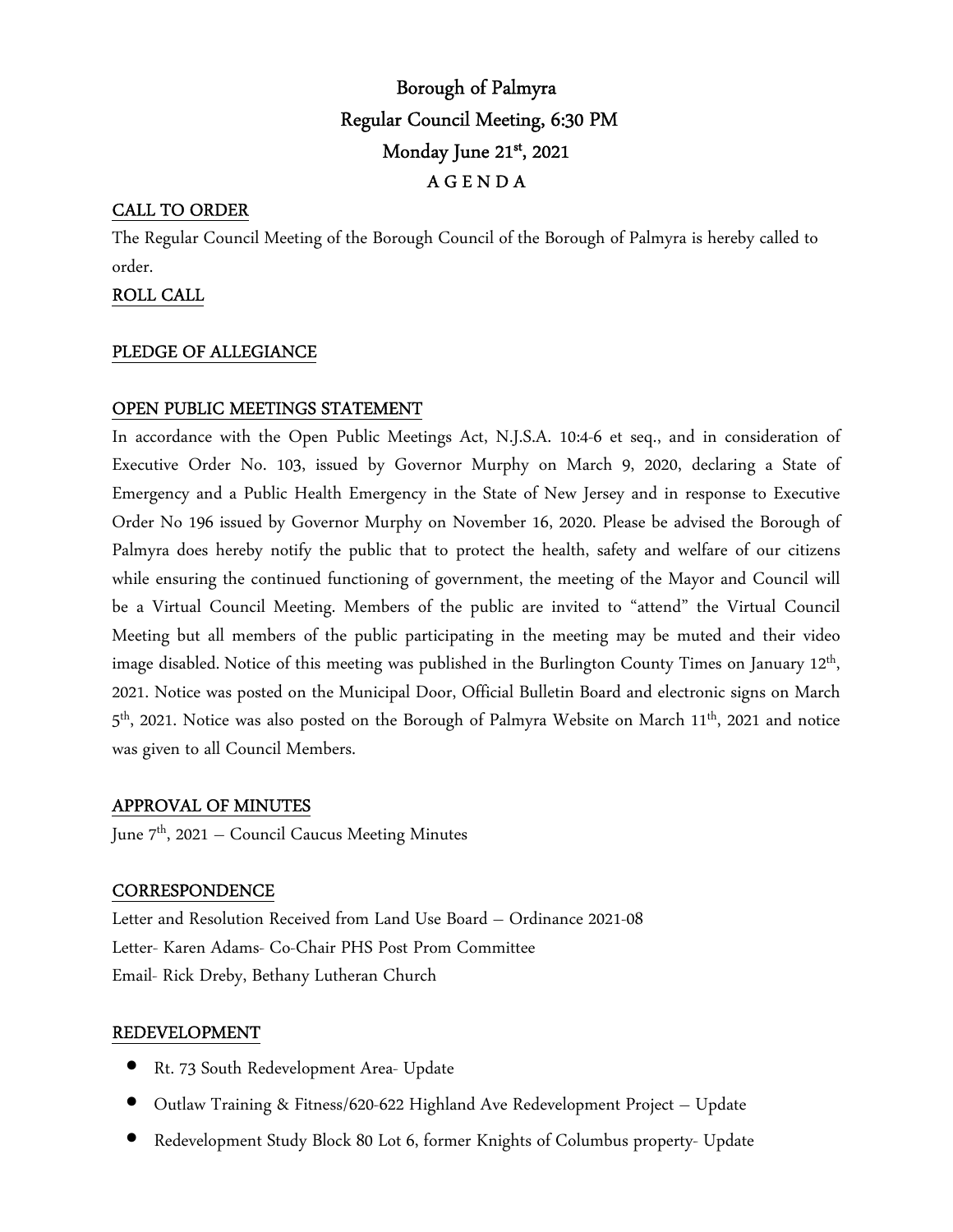#### PROFESSIONAL UPDATES

William Kirchner, ERI

#### REPORTS

Palmyra Board of Education Liaison PHS Student Representatives

### PUBLIC COMMENT

We request those participants wishing to have or make a Public comment, email their questions or comments in advance to Municipal Clerk Rita Jackson at djackson@boroughofpalmyra.com. The opportunity to submit comments prior to meeting expires at 12:00 PM on Monday June 21st, 2021. You must include "Meeting Question/ Comment" in the subject line and your name and full address for your comment to be considered valid. Comments submitted in a timely and complete manner will be reviewed and read during the virtual Council Meeting; it may be necessary to follow-up with persons submitting comments at a later date. All comments will become part of the record and included with the Meeting Minutes.

For those choose to "attend" the Virtual Meeting, Mayor Tait will open the meeting to the public for comments. Comments should be limited to no more than (2) two minutes. All comments will become part of the record and included with the Meeting Minutes.

#### ORDINANCES ON SECOND READING public hearing

Ordinance 2021-08, An Ordinance of the Borough of Palmyra County of Burlington, New Jersey Prohibiting the operation of any class of cannabis businesses within its geographical boundaries

#### RESOLUTIONS

Resolution 2021-144 and Resolution 2021-159 will be enacted as a single motion, if either resolution needs additional discussion, it will be removed from the consent agenda and voted on separately

Resolution 2021-144, Resolution Requesting Approval of Item of Revenue and Appropriation N.J.S.A. 40A: 4-87 (Chapter159) for 2021 Clean Communities Grant in the Amount of \$16,437.24

Resolution 2021-145, Resolution Awarding Change Order #2 to Think Pavers Hardscaping, LLC for the 2020 Road Improvement Project resulting in a Decrease Amount of \$5,556.89 for a new Adjusted Contract Price of \$367,373.75 per Environmental Resolutions, Inc. Request dated June  $3^{rd}$ , 2021.

Resolution 2021-146, Resolution Awarding Change Order #3 to Coastline Construction, LLC. For the Sanitary Sewer Replacement/Public Road Pump Station Elimination Project Resulting in a Decreased Amount of \$6,647.00 for a new Adjusted Contract Price of \$880,083.50 per Environmental Resolutions, Inc.'s Request dated June 3rd, 2021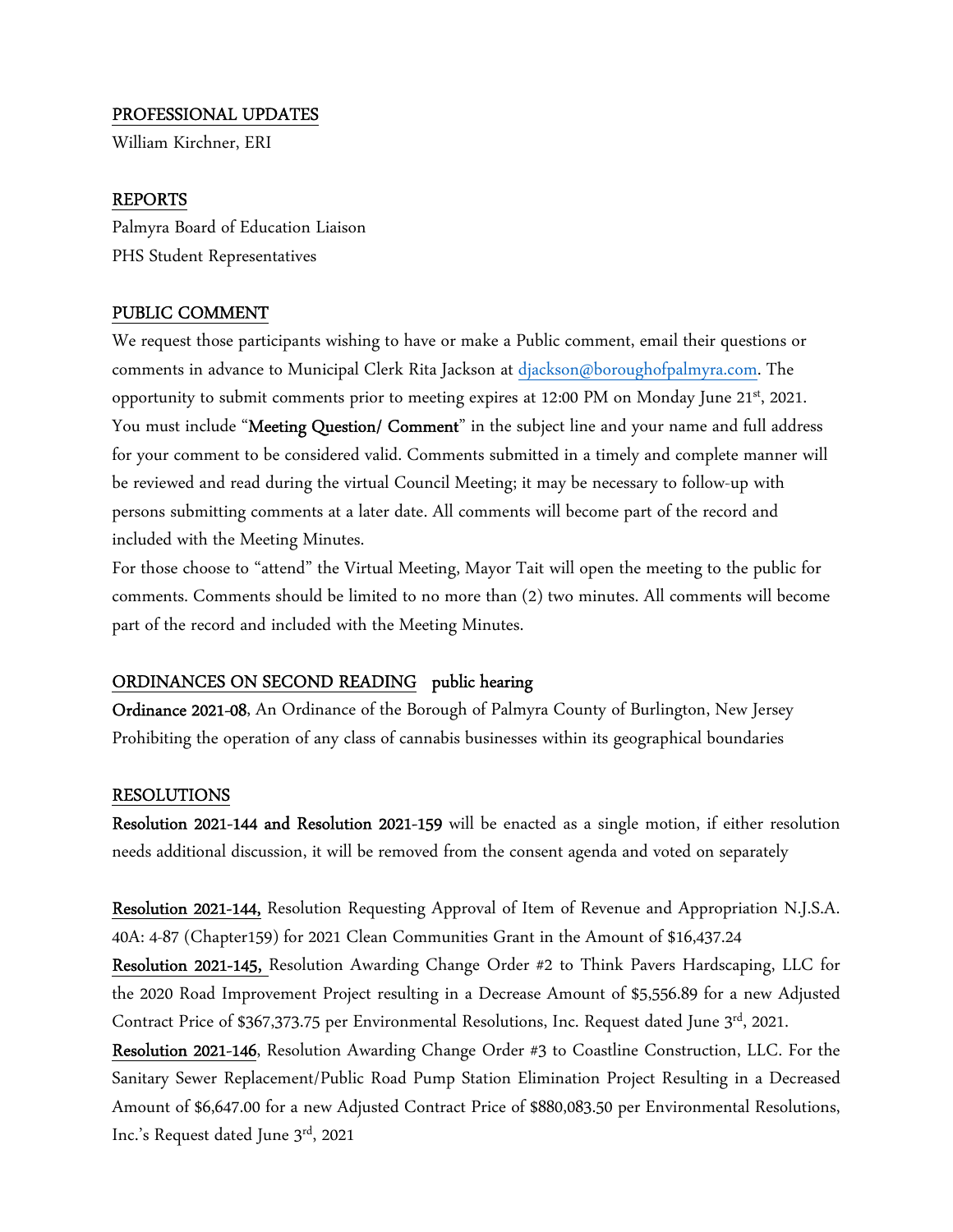Resolution 2021-147, Resolution Awarding Change Order #1 to Think Pavers Hardscaping, LLC for the Temple Boulevard Improvement Project with the Increased amount of \$155.55 from the Original Base Price of \$937,602.00 making the New Adjusted Contract Price \$937,757.55 per Environmental Resolutions, Inc.'s Request Dated June 3rd, 2021

Resolution 2021-148, Resolution Approving Johnathan J Hickey as an Active Member of the Palmyra Fire Department

Resolution 2021-149, Resolution Authorizing the 2021-2022 Liquor License Renewal of Oberg, LLC T/A Currans Irish Inn/5 West Pub Plenary Retail Consumption License with Broad C #0327-32-003- 007

Resolution 2021-150, Resolution Authorizing Participation of the Borough of Palmyra in the Coronavirus State and Local Fiscal Recovery funds, established by the American Rescue Plan Act of 2021, to Apply for and receive, \$747,333.48 to Respond to Acute Pandemic Response Needs, Fill Revenue Shortfalls, and Support Communities and Populations Hardest-hit by the Covid-19 Crisis.

Resolution 2021-151, Resolution Authorizing Electronic Tax Sales for the Borough of Palmyra

Resolution 2021-152, Resolution Authorizing the Cancellation of Municipal Certificate #20-00029 for Block 81 Lot 13.01

Resolution 2021-153, Resolution awarding a contract to Pioneer General Contracting for the 2021 Road Program in the amount of \$386,565.00 which includes Alternates #1, #2, #3, and #4 per Recommendation of Award Letter dated June 16<sup>th</sup>, 2021 from Environmental Resolutions, Inc., subject to CFO certification of funds and solicitor' s review.

Resolution 2021-154, Resolution of Reappointment of Doretha R Jackson to the Position of Municipal Clerk and Establishment of Tenure

Resolution 2021-155, Resolution Appointing Isael Torres-Jimenez to the Borough of Palmyra Police Department as Patrolman Effective July  $5<sup>th</sup>$ , 2021 with an Annual Salary of \$38,349.56

Resolution 2021-156, Resolution Appointing Casey Malik to the Borough of Palmyra Police Department as Patrolman Effective July 5<sup>th</sup>, 2021 with an Annual Salary of \$38,349.56

Resolution 2021-157, Resolution Appointing Antony Perkins, Tyler Tolan and Christopher Henriques as Part-Time Class I Officers of the Borough of Palmyra Police Department at the rate of \$12.50 per hour, not to exceed 20 hours per week, per their individual offers of employment.

Resolution 2021-158, Resolution Recalling Michele Sykes from Layoff effective July 6<sup>th</sup>, 2021 per her Previous Salary and terms & conditions of employment.

Resolution 2021-159, Resolution Authorizing the Payment of June 2021 Bills in the Amount of \$1,770,831.89

### MOTION TO APPROVE TREASURERS' REPORTS

• May 2021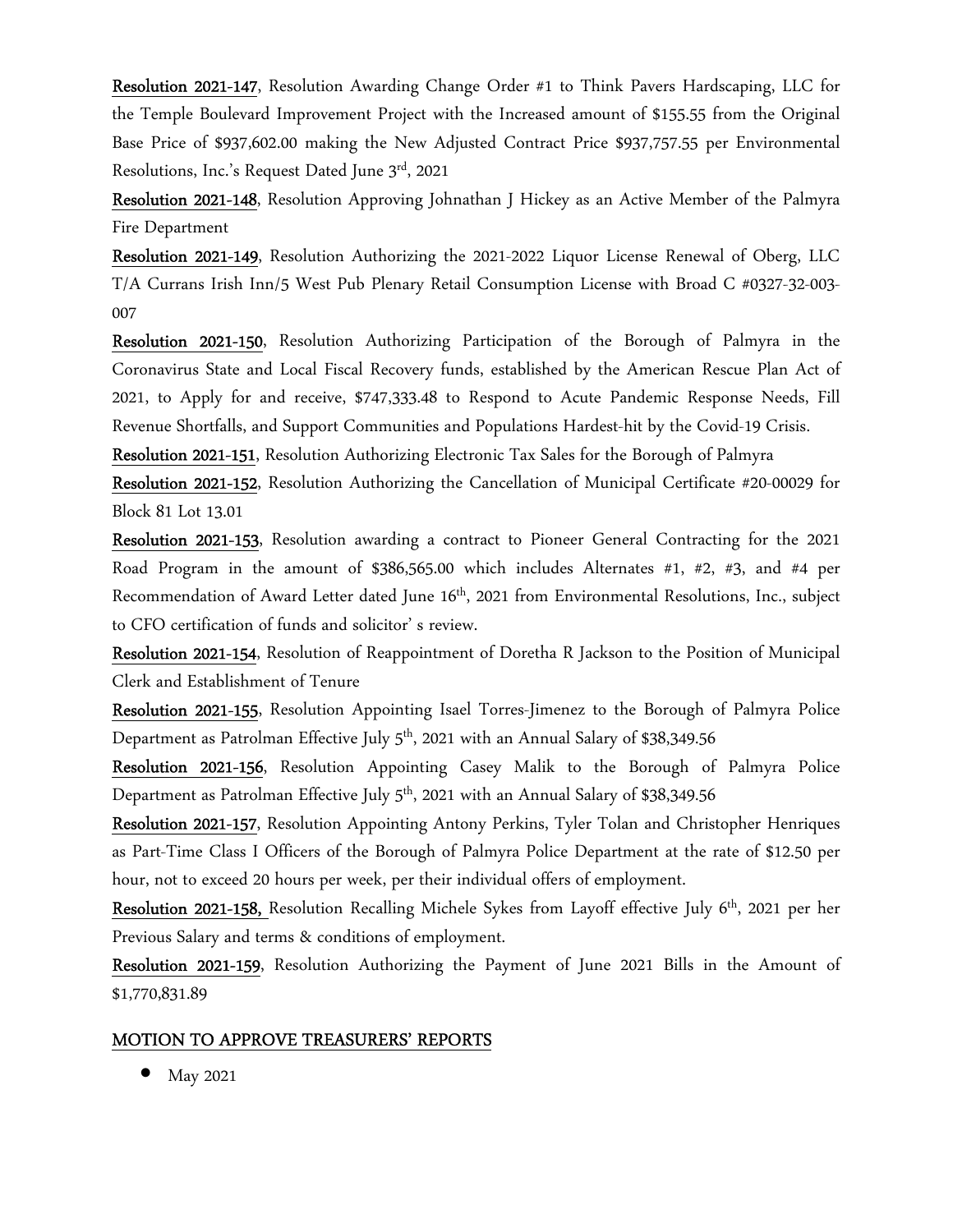# PUBLIC EVENTS

- Juneteenth Celebration
- Town-wide Yard Sale
- Farmer's Market
- Neighbor to Neighbor

# DISCUSSION ITEMS

- Borough Hall staffing, re-opening to the public, Council Meetings, summer hours, field usage-Covid-19 update
- Field usage, Community Center Ordinance
- Finance/Payroll Office vacancy
- Purchase Orders Council signature requirement
- Sidewalk/snow & ice removal ordinance
- Fire Company Lease, renew for one-year at \$17, 500.00
- Sewer lateral responsibility Ordinance and Sewer bills
- Salaries review Committee and ATB increases
- Parking Ordinance
- Handicap Parking Sign Ordinance
- Rt. 130/Delaware River Corridor Plan Endorsement Committee appointees
- Veterans Memorial Park Improvement Project- update
- **Grant Opportunities** 
	- DCA Local Recreation Improvement Grant See G-max test results
	- DCA Local Assistance Bureau explore potential Fire Department/EMS merger/shared service feasibility study
	- DVRPC Safe Routes to Transit Technical Assistance Program feasibility study requested
	- Green Acres loan program artificial turf football field
- Highland Ave crosswalk/pedestrian signal button
- **Recycling**
- Brownfields 2021 Convention, Oklahoma City, December 8-11, 2021 (NJLM?)